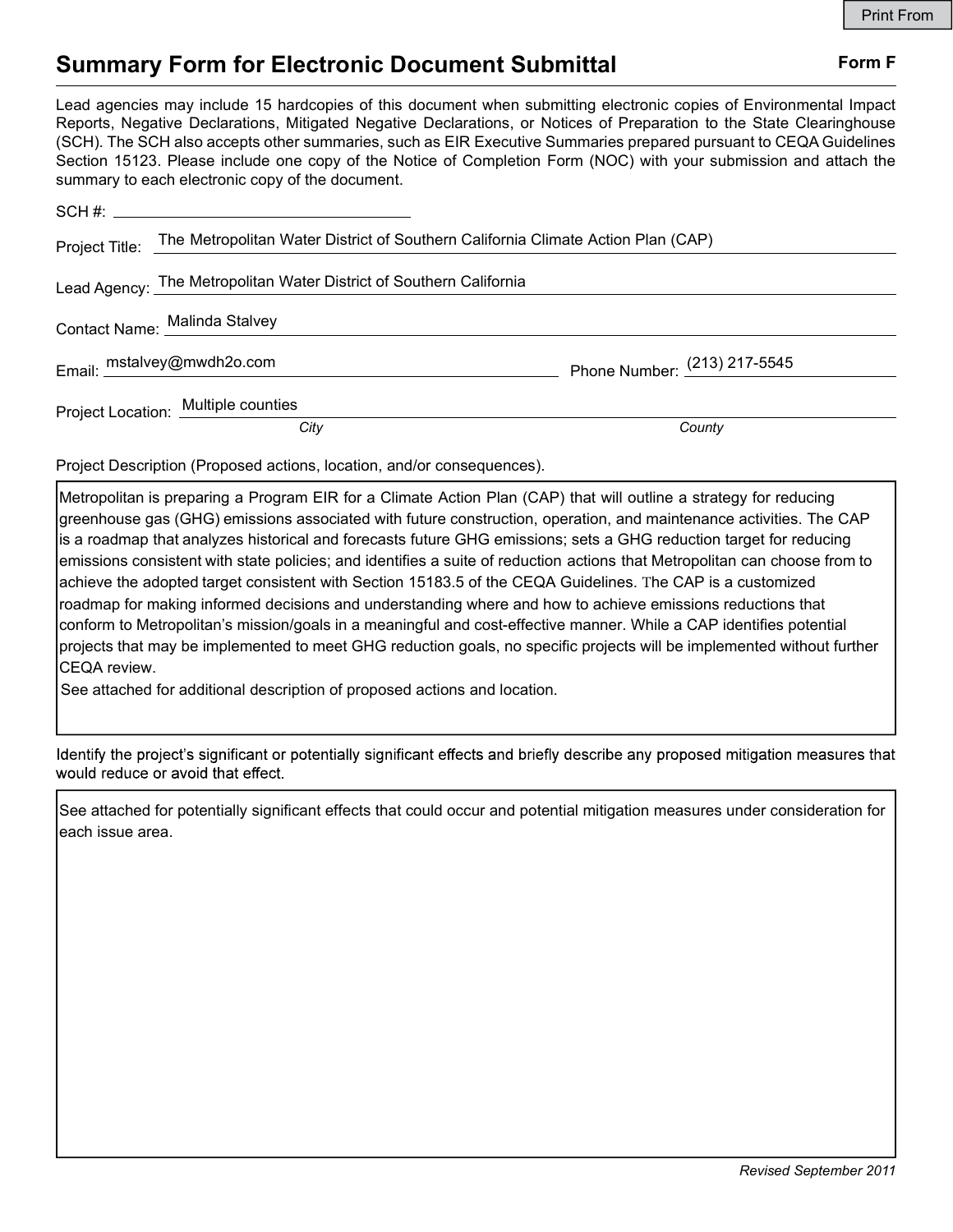If applicable, describe any of the project's areas of controversy known to the Lead Agency, including issues raised by agencies and the public.

There are no areas of known controversy for the proposed project.

Provide a list of the responsible or trustee agencies for the project.